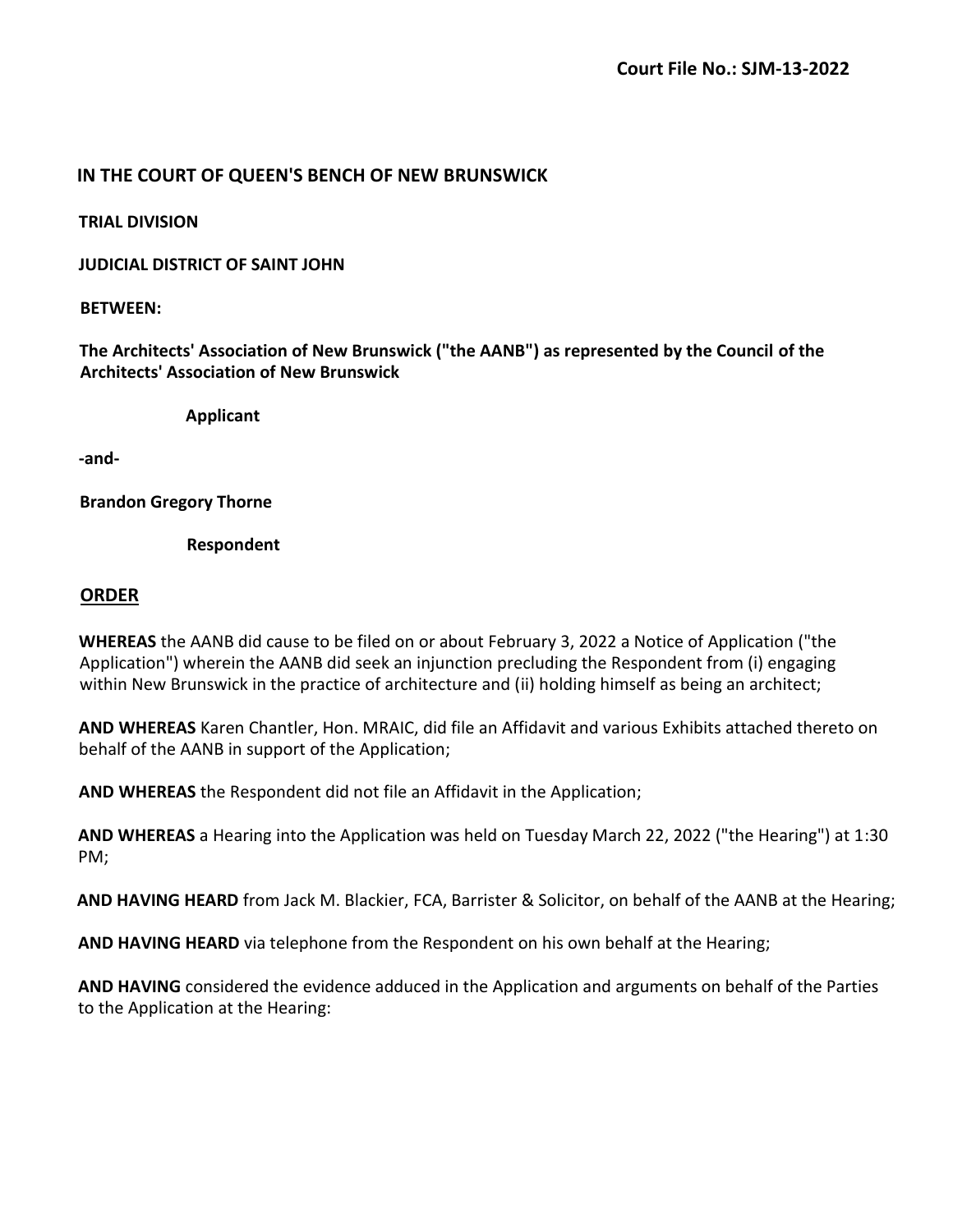## **IT IS HEREBY ORDERED AS FOLLOWS:**

- 1. Effective immediately, the Respondent is permanently restrained and enjoined, subject to the exemptions found in Sections 25(1), (2) and (3) of the Act, from engaging or attempting to engage, directly or indirectly in any manner in the Province of New Brunswick, in the practice of architecture as defined in An Act Respecting the Architects' Association of New Brunswick, Chapter 66 (hereinafter referred to as "the Act"), and, without limiting the generality of the foregoing, the Respondent is hereby restrained, effective immediately, subject to the exemptions found in Sections 25(1), (2) and (3) of the Act, from doing or attempting to do any or all of the following, in any manner directly or indirectly:
	- a) Preparing or providing a design to govern the construction, enlargement or alteration of a building or related site development;
	- b) Evaluating, advising on, or reporting on the construction, enlargement or alteration of a building or related site development;
	- c) Undertaking a general review of the construction, enlargement, or alteration of a building or related site development;
	- d) Undertaking or carrying out, in relation to the construction, enlargement or alteration of a building, an examination of the building to determine whether the construction, enlargement or alteration of a building is in general conformity with the design governing the construction, enlargement or alteration of the building, and reporting thereon to any person;
	- e) Taking or using, directly or indirectly, the title or designation "architect", "registered architect", licensed architect", "qualified architect", "duly qualified architect", or any like word(s), initial(s) or expression(s);
	- f) Using in any manner, whether directly or indirectly, the title "Architect", the initials "AANB", or any other name, title, description or designation that would reasonably lead any member of the public to believe that the Respondent is an architect;
	- g) Advertising, holding himself out or conducting himself in any way or in any manner that would reasonably lead a member of the public to believe that the Respondent is an architect;
	- h) Using any stamp or seal, in any manner whether directly or indirectly, that would reasonably lead a member of the public to believe the Respondent is an architect;
	- i) Using any title, name or description that represents or that could lead any member of the public to believe that the Respondent is qualified or authorized to practice architecture in the Province of New Brunswick, and,
	- j) Recovering any charge in any Court for any service included in the definition of the practice of architecture, as defined in the Act, while the Respondent is not a member or licensee of the AANB and while the Respondent does not hold a valid Certificate of Practice issued by the AANB at the time the Respondent performs any such service, and,
	- k) Offering to do, or representing that he is qualified or authorized to do, in New Brunswick anything referred to in (a) to 0) above.